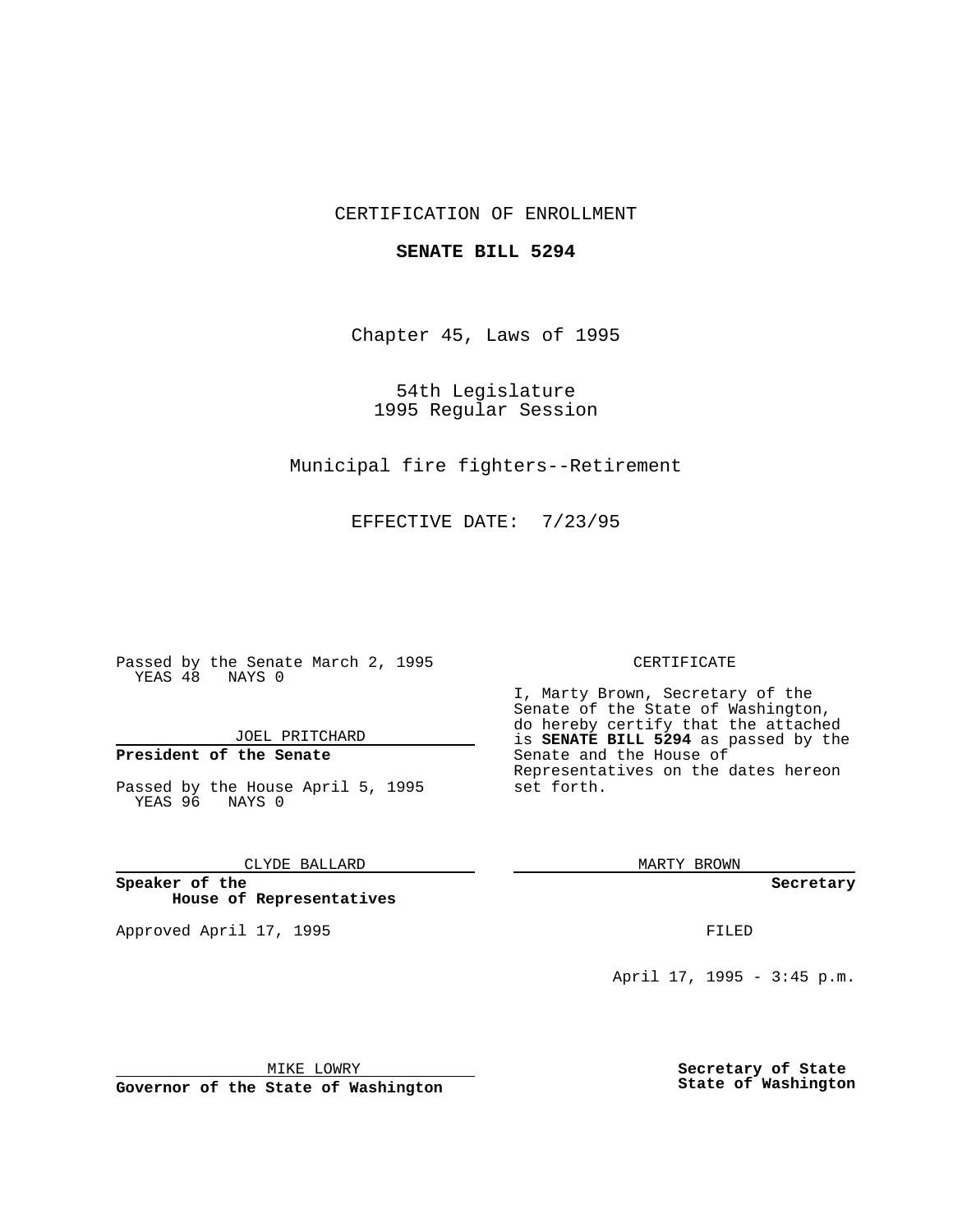## **SENATE BILL 5294** \_\_\_\_\_\_\_\_\_\_\_\_\_\_\_\_\_\_\_\_\_\_\_\_\_\_\_\_\_\_\_\_\_\_\_\_\_\_\_\_\_\_\_\_\_\_\_

\_\_\_\_\_\_\_\_\_\_\_\_\_\_\_\_\_\_\_\_\_\_\_\_\_\_\_\_\_\_\_\_\_\_\_\_\_\_\_\_\_\_\_\_\_\_\_

Passed Legislature - 1995 Regular Session

**State of Washington 54th Legislature 1995 Regular Session**

**By** Senators Sheldon, Winsley, C. Anderson, Haugen, Palmer and Roach

Read first time 01/18/95. Referred to Committee on Government Operations.

 AN ACT Relating to retirement provisions for municipal fire fighters; and amending RCW 41.24.030.

BE IT ENACTED BY THE LEGISLATURE OF THE STATE OF WASHINGTON:

 **Sec. 1.** RCW 41.24.030 and 1992 c 97 s 1 are each amended to read as follows:

 (1) There is created in the state treasury a trust fund for the benefit of the fire fighters of the state covered by this chapter, which shall be designated the volunteer fire fighters' relief and pension principal fund and shall consist of:

 (a) All bequests, fees, gifts, emoluments, or donations given or paid to the fund.

 (b) An annual fee for each member of its fire department to be paid by each municipal corporation for the purpose of affording the members of its fire department with protection from death or disability as provided in this chapter as follows:

 (i) Ten dollars for each volunteer or part-paid member of its fire department;

 (ii) A sum equal to one and one-half of one percent of the annual salary attached to the rank of each full-paid member of its fire

p. 1 SB 5294.SL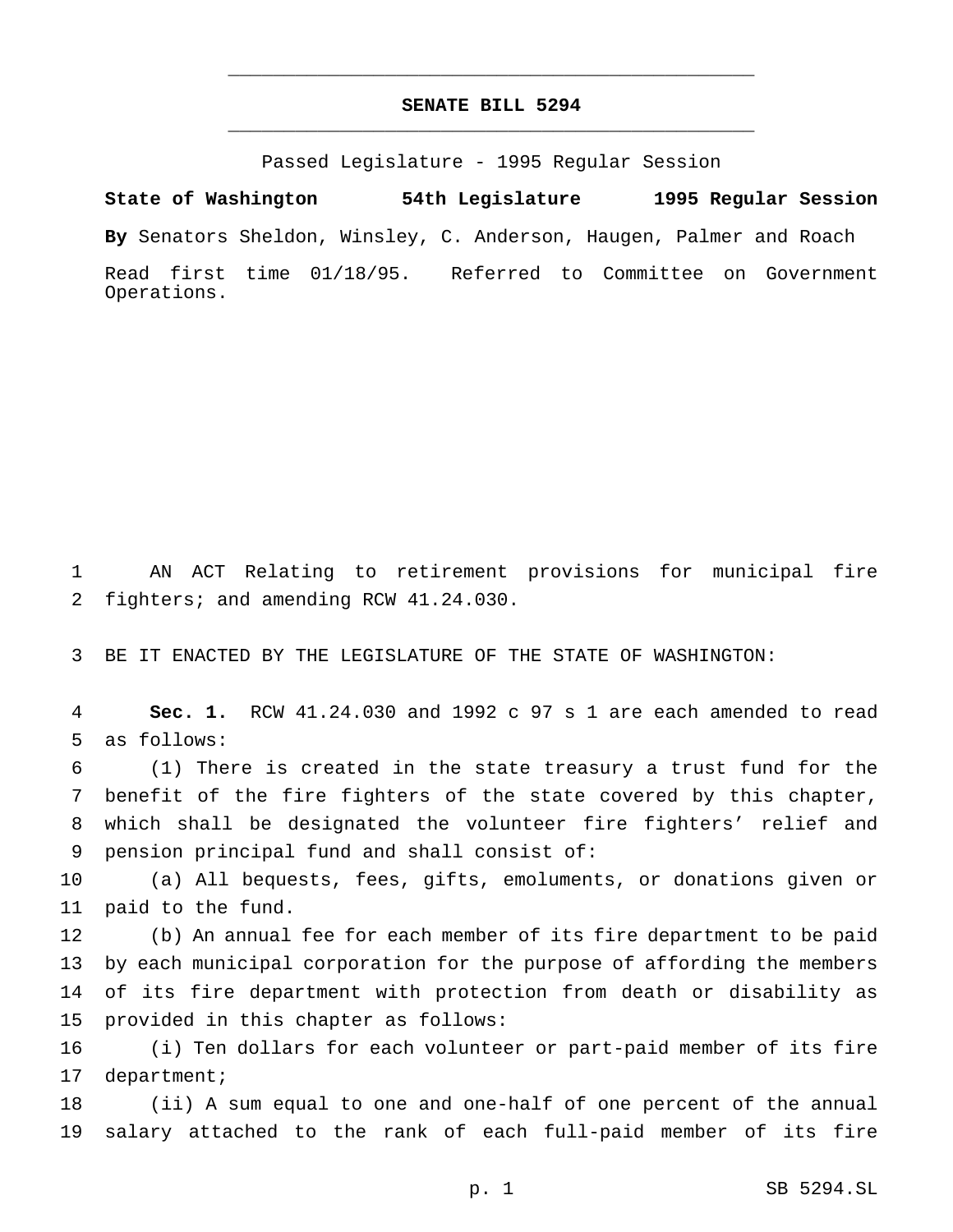department, prorated for 1970 on the basis of services prior to March 1, 1970.

 (c) Where a municipal corporation has elected to make available to the members of its fire department the retirement provisions as provided in this chapter, an annual fee of sixty dollars for each of its fire fighters electing to enroll therein, thirty dollars of which shall be paid by the municipality and thirty dollars of which shall be 8 paid by the fire fighter. However, nothing in this section prohibits 9 any municipality from voluntarily paying the fire fighters' share of 10 the retirement provision.

 (d) Forty percent of all moneys received by the state from taxes on fire insurance premiums shall be paid into the state treasury and credited to the administrative fund created in subsection (2) of this section.

 (e) The state investment board, upon request of the state treasurer shall have full power to invest or reinvest such portion of the amounts credited to the principal fund as is not, in the judgment of the treasurer, required to meet current withdrawals. Such investments shall be made in the manner prescribed by RCW 43.84.150 and not otherwise.

 (f) All bonds or other obligations purchased according to (e) of this subsection shall be forthwith placed in the custody of the state treasurer, and he or she shall collect the principal thereof and interest thereon when due.

 The state investment board may sell any of the bonds or obligations so acquired and the proceeds thereof shall be paid to the state treasurer.

 The interest and proceeds from the sale and redemption of any bonds or other obligations held by the fund and invested by the state investment board shall be credited to and form a part of the principal fund, less the allocation to the state investment board expense account pursuant to RCW 43.33A.160.

 All amounts credited to the principal fund shall be available for making the benefit payments required by this chapter.

 The state treasurer shall make an annual report showing the condition of the fund.

 (2) The volunteer fire fighters' relief and pension administrative fund is hereby created in the state treasury. Moneys in the account, including unanticipated revenues under RCW 43.79.270, may be spent only